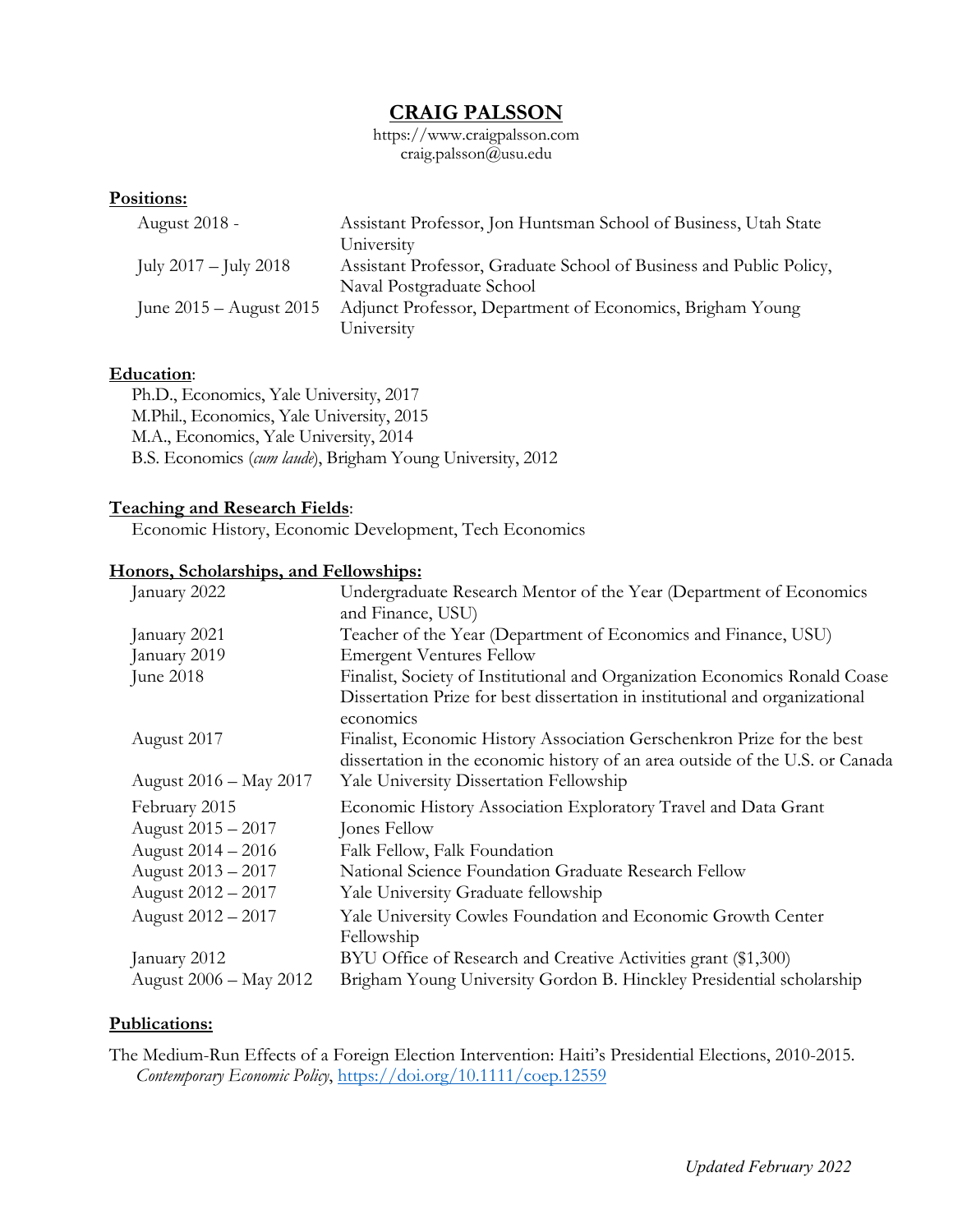Small Farms, Large Transaction Costs: Haiti's Missing Sugar. *Journal of Economic History,* 81(2): 513—548

Is Uber a substitute or complement to public transit? (with Jonathan Hall and Joseph Price). *Journal of Urban Economics*. 108: 36—50. 2018.

Smartphones and Child Injuries. *Journal of Public Economics*, Dec 2017, Vol 156, pp 200—213

Technological change, relative worker productivity, and firm-level substitution: Evidence from the NBA (with Grant Gannaway, Joe Price, and David Sims) *Journal of Sports Economics*, October 2014; vol. 15, 5: pp. 478—496

What Matters in Movie Ratings? Cross-country Differences in which Content Influence Mature Movie Ratings. (with Joe Price and Doug Gentile) *Journal of Children and Media,* 2014; Vol 8, Issue 3

Taxing the Opposition: Cactus League Attendance and the Efficiency of the 'Cubs Tax,' (with Michael Davis and Joe Price) *International Journal of Sport Finance*, May 2013, Vol. 8, No. 2, pp 157—17

Ratings and Revenues: Evidence from Movie Ratings, (with Joe Price and Jared Shore) *Contemporary Economic Policy*, January 2013, Vol 31, Issue 1, pp 13—21

### **Working Papers:**

State Capacity, Property Rights, and External Revenues: Haiti, 1932–1949 (under review)

VancUber: The effect of ride-hailing on congestion, traffic fatalities, and public transportation (with John Cairncross and Jonathan Hall) (under review)

Short- and Long- Run Effects of Refugee Camps: Haiti, 1937—2009

"A Whirligig of Revolutionary Presidents": Political Stability and Foreign Investment in Haiti, 1910—1920

### **Works in Progress**

Transaction Costs in the Haitian Land Market

The Long-Run Effect of Military Occupation on Trust in Government

### **Other Publications**

Who Pays When Car Sharing is Taxed? *Research in Focus*, The Center for Growth and Opportunity

Dissertation Summary: Institutions and Economic Development: Lessons from Haiti's Economic History (2018) *Journal of Economic History*, Vol. 78, No. 2, pp .606-610

Review of Pierre Force *Wealth and Disaster: Atlantic Migrations from a Pyrenean Town in the Eighteenth and Nineteenth Centuries* (2018). *Journal of Economic History*, Vol. 78, No. 2, pp. 635-636

Review of Trevor Burnard and John Garrigus *The Plantation Machine: Atlantic Capitalism in French Saint-Domingue and British Jamaica*. *Journal of Economic History*, 2017, Vol 77, No. 3, pp. 958-959